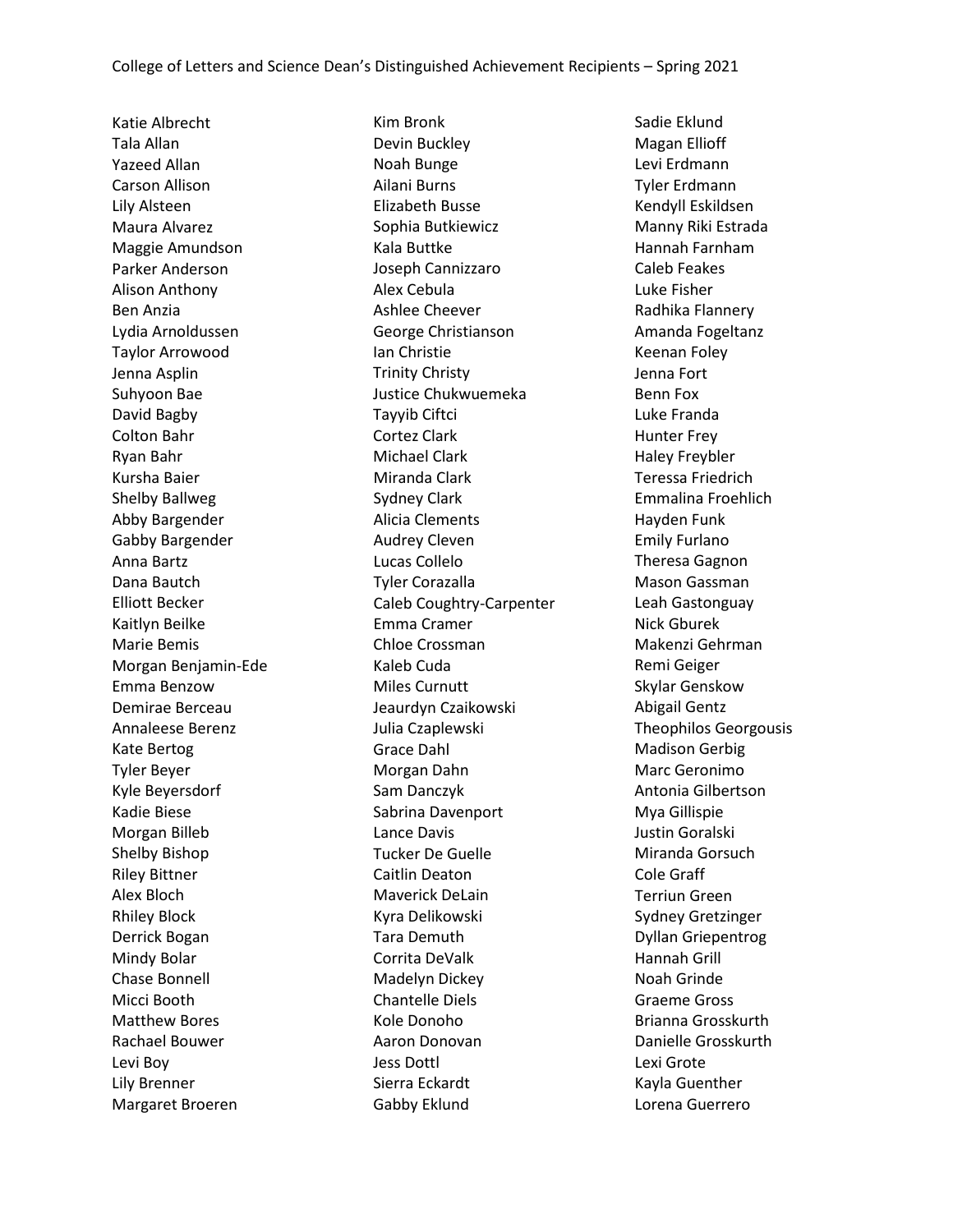Emily Guilette Chloe Gulbronson Emily Gurtner Barry Guss Conner Hakenjos Sydney Hall Francesca Hamilton Jason Hamm Nickolaus Hammerer Destiny Hanke Dayna Harris Lizz Hartmann Zack Haupt Paige Haws Rachael Hebblewhite Cal Henkens Erin Henze Emily Her Julia Hickey Angela Hill Egan Hill Kaylee Hintz Lucas Hintz Erika Hintz Joey Hitz Daniele Hodkiewicz Claire Hoenecke Riley Hoff Peyton Hoiness Leah Hollander Dawson Holtan Annika Horman Alex Horne Nichole Hougard Melinda Houtman Brandon Howard Mitchell Imlah Sam Ivey Natsumi Iwamoto Abby Jackson Samantha Jackson Kaleb Jacob Emma Jaeger Raven James Megan Jansen Xander Jansen Mitchell Jensen Madison Jerdee

Lauren Johnson Parker Johnson Raelyn Jome Alex Jones Kaela Jones Larnixva Jorgenson Payton Jorgenson Daniel Juedes Hayden Juneau Caden Jungbluth Elizabeth Justice Arty Jusufi Aya Kacprzynski Sara Kalkhoff Rachel Kaminski Gyeongmin Kang Sarah Karl Samantha Kasprak Casey Kassien Joseph Kastel Grace Kempe Paul Kijak Michael Kirchner Landry Kirsling Alissa Kitowski Garrik Kjentvet Noah Kleba Chris Kloiber China Knipple David Kollman Corrissa Konkol Austin Kopp Darienne Korpi Cody Korth Ethan Kowalczyk Taite Krage Kenna Kramer Kevin Krentz Alexander Kucharski Andrea Kukla Marion Kurszewski Micah Kurtzman Kylie LaBouve Jason Labs Brittany Lange McKenzie Lange Lily Laszewski Caitlyn Lautenschlager

Sydney Lee Faith Leithold Filip Lelis Will Lennertz Kenna Levanetz Dani Ley Stephanie Ligman Benjamin Liss Katie Livernash Destiny Lloyd Erin Lomasney Acacia Longsine Pa gi Lor Kate Lucareli Allison Luebke Rachel Lueder Hannah Lukasik Tanya Lybert Maddie Machowski Jenna Macijeski Emily Maeder Jen Maerz Isabelle Magnuson Lucas Makaryk Rachel Mallum Maggie Mancl Caleb Manser Erica Marchant Jacob Marsicek Shane Martin Joseph Martinsen Anthony Martynski Allyana Marx mya Maticek Katie Matteson Matthew Matucheski Zachary McCarthy Gavrielle McClung Katherine McMurry Collin McNamara Jason McQueary Michaela Meehl Frederick Meer Roiya Meyer Brooklyn Miller Carson Miller Joey Miller Madeline Miner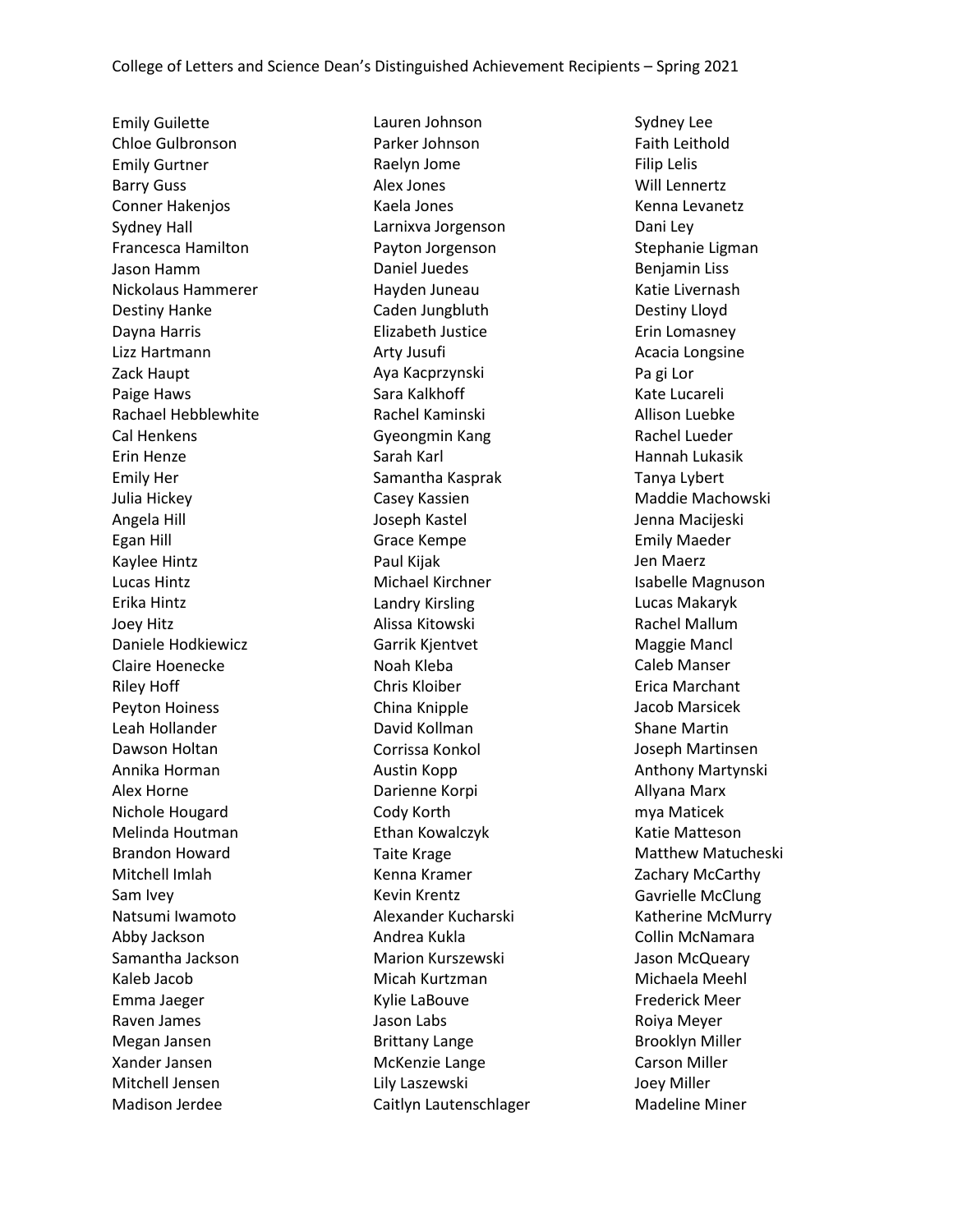Christina Mitchell Chad Moegenburg Kaja Montplaisir Dylan Morey Justis Mortenson Pachia Moua Jameson Nedza Claire Neuberger Abby Neutz Kaitlyn Nichols Abby Nickel Ryan Niedenthal Olivia Nielsen Josie Nies Karly Nikolai Ian Niles Colby Nimmer Lizzy Novak Michael Novotny Quinn O'Connell Olivia Ogstad Karissa Olson Kohler Olszewski Stella Onyefulummo Will Opsahl Hannah Panitzke Bryce Paplham Tyler Paplham Angel Pasko Morgan Paulsrud Sarah Payne Maggie Payson Cole Pecor Luke Penner Anna Peterman Kira Petersen Emma Peterson Ruth Philips Katelyn Pietroske Alyssa Pitts Derek Place Seth Pommer Ashley Prebeg Taylor Price Julia Prien McKenna Przybyl Nathan Przybylski Casey Ptacek

Kyle Pulvermacher Vanessa Quentin Caitlin Rakovec Megan Rammer Ryan Ramnarace Tate Rauman Kayla Rearden Jasmyn Reckner Julia Reigh Jill Reimer Esme Reinders Lauren Reinke Tyler Rhodes Annika Rice Sydney Richetto Alissa Rickert Julianne Riley Lawton Riness Kasey Romanski Weston Rose Chyaine Rosenthal Madelyn Roth Trevor Rottiger Brittney Rude Katherine Rudnick Jeremy Ryan Lizabeth Rynders Jessica Ryun Noah Sackmann Jacob Sadler Arlene Salmeron Nate Sayas Clark Sayer Will Scheder Josh Schiller Tara Schilling Meghan Schimka Kelly Schlaefer Macie Schmeiser Lucas Schmelzer Taylor Schmidt Addie Schmoll Michael Schneider Katie Schramm Travis Schubring McKena Schultz Karleemae Schulz Taylor Schwab

Emily Schweiger Mattie Scribner Dalton Sell Brett Seubert Trey Seubert Madeline Sibilsky Makenzie Simpson Henry Sims Alison Skrenes Seth Smith Sierra Smith Kyle Smith Meagan Smits Madison Snyder Max Sobczak Morgan Sole Miranda Solem Brady Sorensen Mikayla Sorge Tori Spellman Brooke Spiegel Hannah Sroka Emily Stanislawski Austin Stankowski Jolene Steele Ginni Steffen Michelle Steffen Megan Steffens Haley Steines Brynn Stenerson-Gass Amanda Stickney Matthew Stoddard Katie Stough Reanna Stowe Meghan Stransky Brenna Sullivan Shawn Sutherland Chayton Sutton Heidi Swan Paige Swan Nicholas Switzer Kayla Szucs Allison Tabor Kieran Tetzloff Alexis Thao Jake Theis Kenzie Thiel Carter Thomas